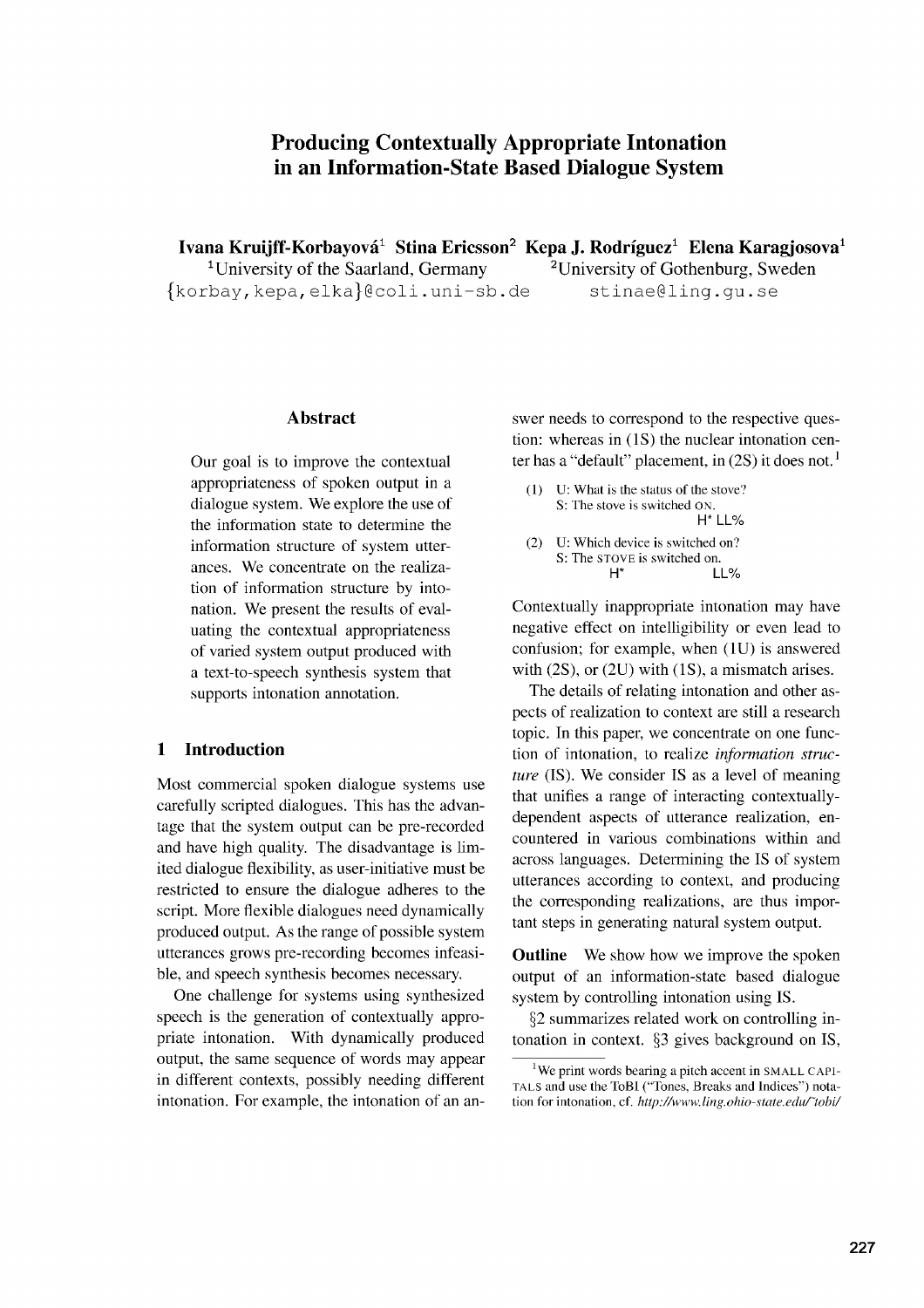§4 on the information-state approach to dialogue. §5 presents rules for determining IS from the information state. §6 describes the generation of spoken output with contextually varied intonation in our system using two off-the-shelf speech synthesis systems. §7 presents evaluation results. We close with a summary and outlook in §8.

## **2 Related Work**

Early work on controlling intonation of synthesized speech in context concerned mainly accenting open-class items on first mention, and deaccenting previously mentioned or otherwise "given" items (Hirschberg, 1993; Monaghan, 1994). But algorithms based on givennenss fail to account for certain accentuation patterns, such as marking explicit contrast among salient items. Givenness alone also does not seem sufficient to motivate accent type variation.

(Prevost, 1995) models contrastive accent patterns and some accent type variation using Steedman's approach to IS in English (§3). In one application he handles question-answer pairs where the question intonation analysis in IS terms is used to motivate the IS of the corresponding answer, realized through intonation. Another application concerns intonation in generation of short descriptions of objects, where Theme/Rheme partitioning is motivated on text progression grounds, and Background/Focus partitioning distinguishes between alternatives in context.

Our approach to assigning IS is similar to Prevost's in assigning IS according to the preceding context, both in terms of what question is being answered and what alternatives are salient. In our dialogue system, context is represented in the information state, which evolves dynamically as the dialogue progresses. In addition, we also determine IS using domain knowledge.

#### **3 Information Structure**

Information structure (IS) is an inherent aspect of meaning; it is important for establishing coherence and getting the intended message across. IS partitioning refers to the organization speakers impose on utterances to reflect the context (what they believe is shared between them and the hearer(s)) and the intended context change. Despite conceptual similarities, various terminologies exist to describe IS and its semantics (Steedman and Kruijff-Korbayova, 2003).

We follow (Steedman, 2000), because of the insights he incorporates and the degree of their explicit formalization. In a number of respects Steedman offers a synthesis of earlier proposals. His main point is to provide a compositional analysis of English intonation in IS terms. Of importance to our current enterprise are (i) the discourse-semantic interpretation of IS and (ii) the concrete correlations between IS and intonation. Finally, Steedman's approach to IS in English has been used earlier to control the intonation of synthesized speech in context (cf. §2).

#### 3.1 IS Partitioning

Steedman recognizes two dimensions of IS: a *Theme/Rheme* partitioning at the utterance-level, and a further *Background/Focus* partitioning of both Theme and Rheme. For example:

| The light in the | <b>KITCHEN</b><br>$L+H^*L$ H% | 1S     | ON.<br>H*LL% |
|------------------|-------------------------------|--------|--------------|
| Backer           | Focus                         | Backer | Focus        |
| Theme            |                               |        | Rheme        |

Theme/Rheme partitioning reflects an *aboutness* relation: the Rheme is semantically predicated over the Theme. In terms of a question test, Theme corresponds to what the question sets up, and Rheme is what answers it.

The Background/Focus partitioning reflects contrast between alternatives, against which the actual Theme and Rheme are cast.

#### 3.2 IS Semantics

Elaborating on (Rooth, 1992; Büring, 1997), (Steedman, 2000) defines this semantics for IS:

Rheme presupposes a *Rheme-alternative set. (p-AS).* Rheme-Focus selects one element from p-AS. Theme presupposes a *Theme-alternative set (* $\theta$ *-AS).* Without Focus in Theme,  $\theta$ -AS is a singleton set. Otherwise,  $\theta$ -AS has more elements, and the Theme-Focus selects one of them.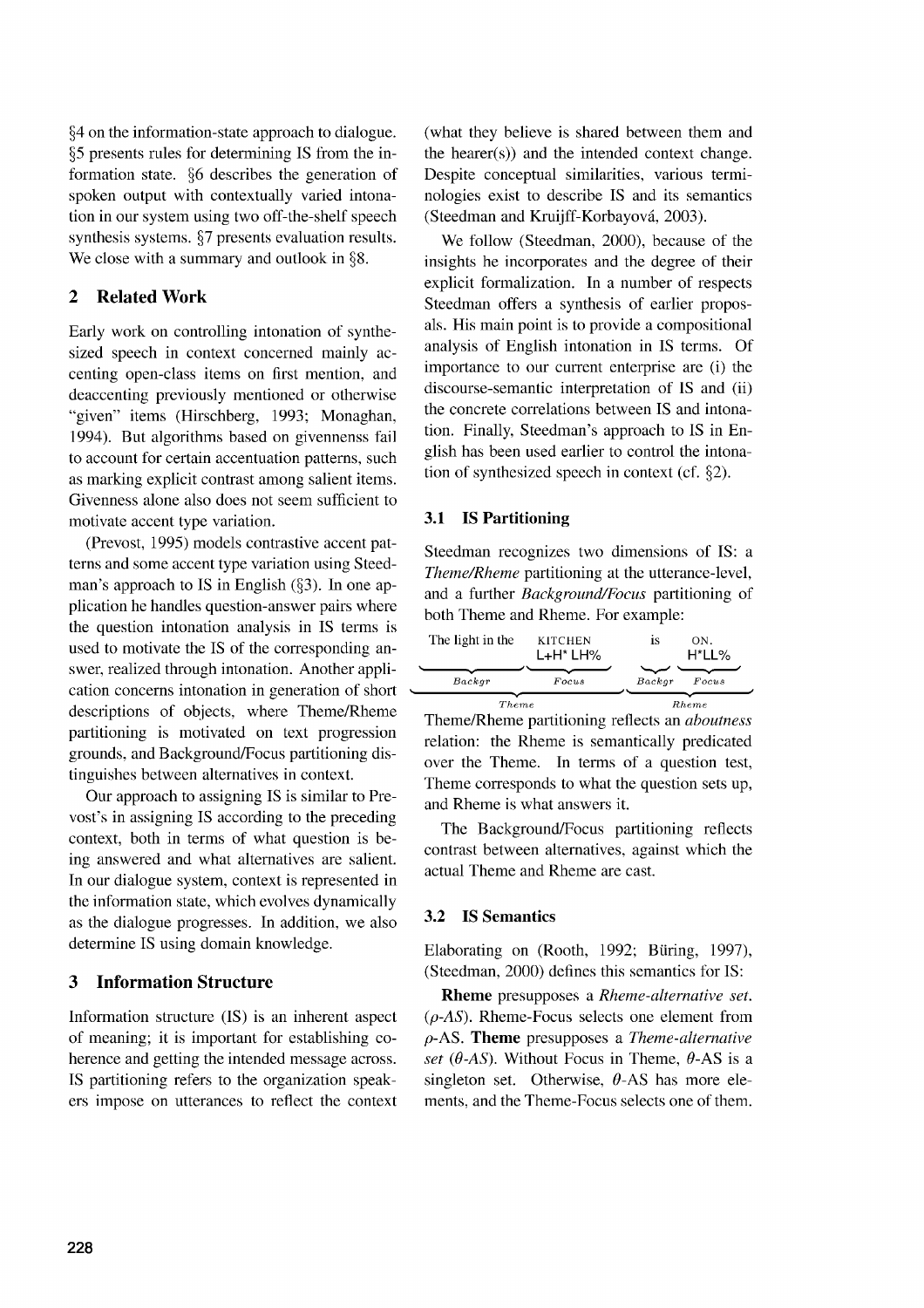| PRIVATE                 | PLAN<br>BEL      | AGENDA : STACK(ACTION)<br>STACKSET(ACTION)<br>$:$ SET(PROPOSITION)                                  |
|-------------------------|------------------|-----------------------------------------------------------------------------------------------------|
| SHARED<br>$\mathcal{L}$ | COM<br>OUD<br>LU | SET(PROPOSITION)<br>: $STACK(QUESTION)$<br>: PARTICIPANT<br>SPEAKER<br>MOVES : ASSOCSET(MOVE, BOOL) |

Figure 1: The Information State in GoDIS

#### 3.3 IS and Intonation

IS can be realized by various means such as intonation, word order, grammatical structure or morphological marking. Here we concentrate on IS realization by intonation. Steedman has argued extensively that in English IS is homomorphic to intonation structure. In a nutshell:

Theme/Rheme partitioning determines what accents are used: L+H\*, L\*+H in Theme and H\*, L\*, H\*+L, H+L\* in Rheme. Focus/Background partitioning determines the placement of pitch accents: they are assigned to words realizing the Focus elements. Words realizing Background elements do not carry an accent. A Rheme always contains a Focus, while Themes are marked (with Focus) or unmarked (without Focus).

An L or H boundary marks the end of an intermediate phrase, and an L% or H% boundary tone the end of an intonational phrase. Themes or Rhemes can constitute intonational phrases.

Accents, appropriate boundaries and boundary tones create tunes. Steedman argues that in English L+H\*LH% is a marked-Theme tune, and H<sup>\*</sup>LL% is one of the Rheme tunes in assertions. (Uhmann, 1991) suggests similar default tunes for German. We deviated from that by preserving the basic tunes of the German speech synthesis system we used, namely L+H\*H-% for marked Theme and  $H + L^*LL\%$  for Rheme.

## 4 **Information State Based Approach**

We implemented the generation of contextually varied intonation in GoDIS, an experimental system within the Information State framework, built using  $TrindiKi<sup>2</sup>$ . GoDIS handles information exchange dialogue in travel agency and autoroute domains, and action-oriented dialogue at the interface to a mobile phone, VCR and some other home devices (Larsson, 2002).

The Information State approach to dialogue modeling views dialogue as moves made by the participants. Their content updates the information state in various ways. The type of record assumed for the GoDIS information state is a version of the *dialogue gameboard* (Ginzburg, 1996) (Fig. 1). It is divided into a PRIVATE and a SHARED part, the latter containing information that the agent assumes to be shared by the participants in the dialogue. Besides information about the latest utterance (speaker and move(s)), the SHARED part contains shared commitments (a set of propositions) and QUD (a stack of questions under discussion). When a question is asked, it is pushed onto the QUD, and is popped off when it is answered. In the PRIVATE part, the plan contains the system's long-term goals, while the agenda contains more immediate actions.

A user utterance like "I'd like to go to London" is recognized as a move giving a destination and its content is represented in the shared commitments as the proposition *dest(london).* The corresponding question, where does the user want to go, is represented on the QUD as  $?\lambda x.dest(x)$ .

GoDIS also contains modules for input interpretation, updating the information state, selection of next system move, and output generation, as well as resources such as lexicon and domain knowledge. The domain knowledge includes, e.g., dialogue plans and semantic sorts.

## **5 Information Structure Determination**

We present our approach to determining IS from the information state here, and the corresponding generation of varied intonation in §6.

<sup>2</sup> *http://www.ling.gu.se/projektfirindifirindikit/*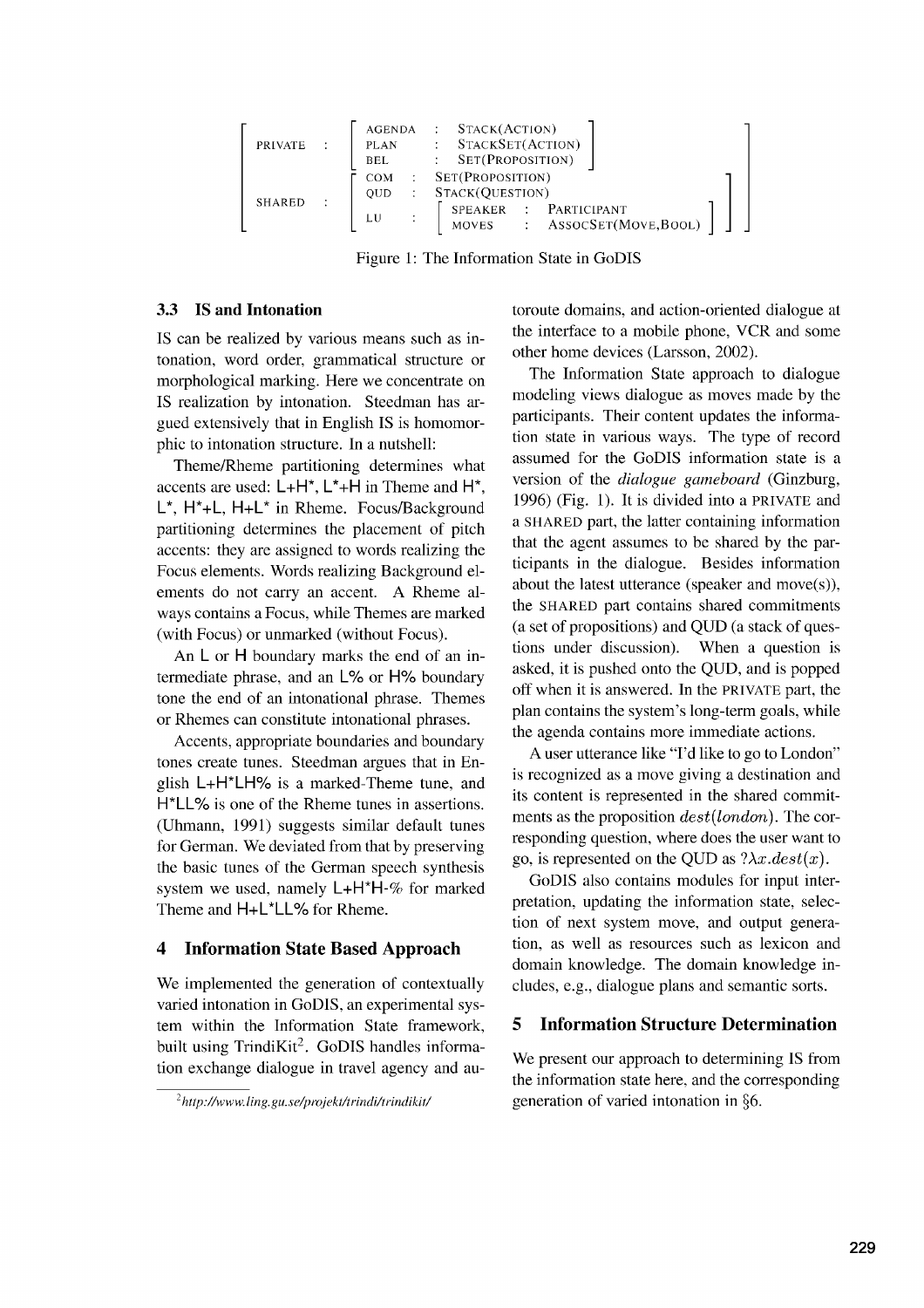#### **5.1 IS Determination Rules**

(Ginzburg, 1996) describes the felicity of an IS partitioning as requiring that a certain question is topmost on QUD. Based on that, we formulate the QUD-based Theme/Rheme determination **(QudTR rule):** If there is a question *q* topmost on QUD, and an utterance  $u$  with content c is to be uttered, where q is obtained by  $\lambda$ abstracting over *c,* then that part of *c* which corresponds to  $q$  belongs to the Theme of  $u$ , and the other part of *c* is the informative part which constitutes the Rheme of  $u$ . For example, if the question under discussion is  $? \lambda x \lambda y \cdot price(x, y)$ , then the propositional content *price(200, euro)* of an answer can be partitioned as  $\langle T \lambda x. price(x) \rangle T$  $\langle R \nvert 200, \text{Euro } R \rangle$ , where the Rheme corresponds to the value of the price parameter.

The Focus/Background determination within Theme and Rheme is done using (semantic) parallelism, which we define as follows (an information unit is a basic term, a Theme or a Rheme, or a proposition without Theme-Rheme partitioning): Two information units,  $a = a1 \circ a2$  and  $b = b1 \circ b2$  ( $\circ$  means composition), are parallel when  $a1$  is parallel with  $b1$  and  $a2$  is parallel with b2. Two basic terms are parallel when they are either identical or alternatives (belonging to the same sort but non-identical). For example, *class(business)* and *class(economy)* are parallel since the two instances of *class* are identical, and *business* and *economy* are alternative.

We now define two complementary rules for determining Focus/Background based on parallelism. The difference between them lies in what the source of alternatives (and identicals) is. Focus is assigned to any element in an informativity unit having an alternative:

(i) In the shared commitments **(ComFB rule):** If *price*(1000, *euro*) is in the shared commitments, and *price(500, euro) is* to be uttered, Focus will be assigned to 500, because that is what distinguishes the price alternatives.

(ii) In the domain **(DomFB rule):** Given *business* and *economy* are alternatives in the domain, DomFB assigns Focus to *economy* in *class (economy).*

#### **5.2 Implementation**

In our experimental implementation in GoDIS, the selection algorithm evokes for each system move the module for IS assignment. It takes as input the propositional content of the move, and returns it partitioned. IS assignment has several phases (Fig. 2). First, the QudTR rule partitions the semantic form into Theme and Rheme. Then, the ComFB rule fires. If it fails to assign any Focus, the DomFB rule fires.

The IS assigned to the content of a move is encoded by the operators *rh* for Rheme, *foc \_rh* for Rheme-Focus and *foc\_th* for Theme-Focus. The IS-partitioned content is sent to the generation module, which produces a string of words with an IS annotation using an internal set of labels: <RH>, <F\_RH> and <F\_TH> respectively. For instance, a fully partitioned proposition is *class(foc\_th(business)), price(rh(foc \_rh(1000))).* The generated utterance labeled with information structure is: <F\_TH> Business </F\_TH> class  $costs < RH> < F_RH> 1000 < /F_RH> Euro$ 

The generation of the corresponding contexually varied spoken output in GoDIS is described in §6. The sections below detail out how we get the IS-partitioning of the propositions.

#### **5.2.1 QudTR**

The QudTR rule is implemented as four disjunctive selection rules which fire depending on the semantics of the move to be generated and the content of QUD. For example, the rule below

Figure 2: Information Structure Assignment

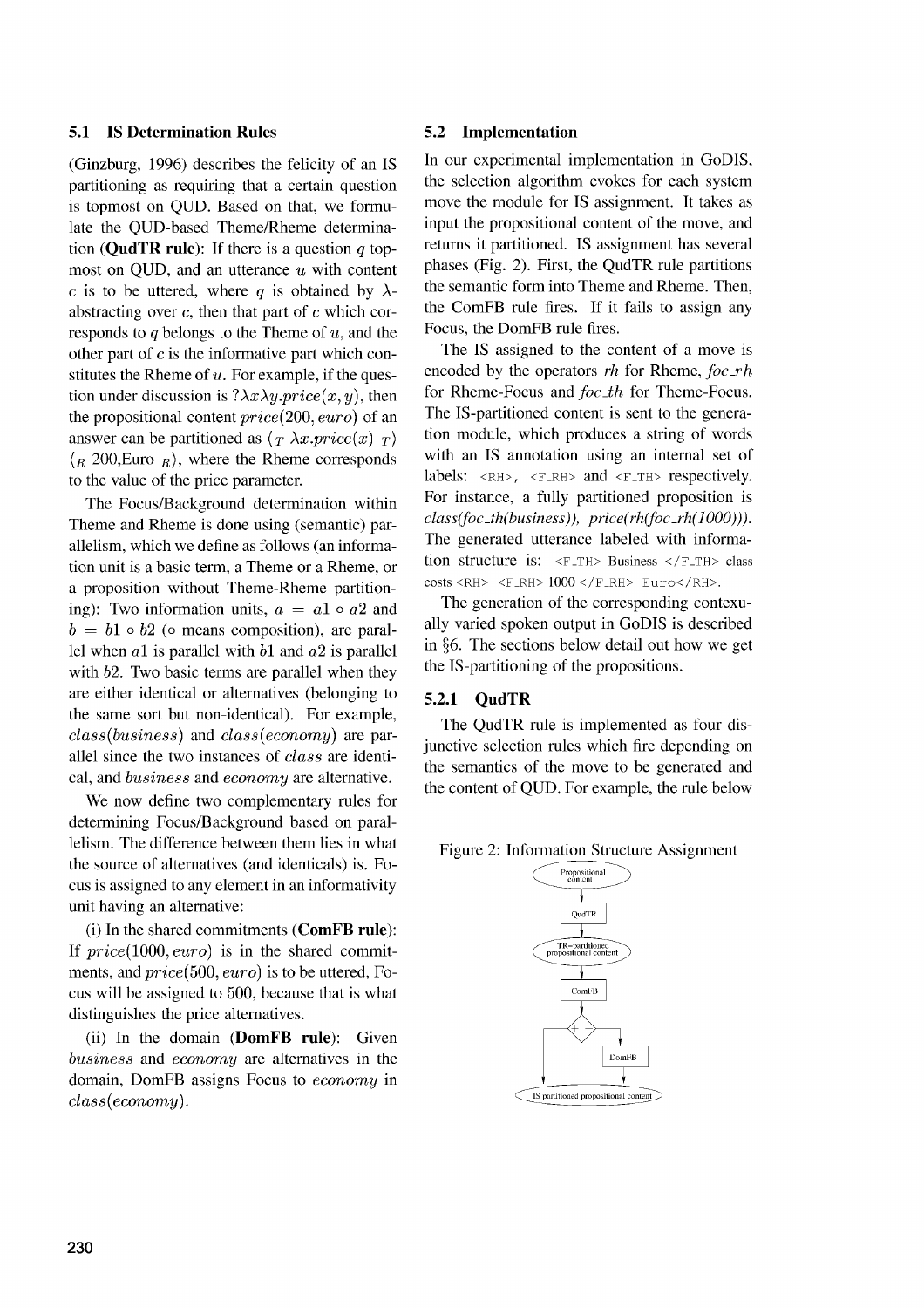is applied if there is a question topmost on QUD which the proposition of the next move resolves.<sup>3</sup>

```
RULE: qudTR
CLASS: select_tr
            fst(SCONTENT_OF_NEXT_Moves, answer(A))PRE: \left\{ \begin{array}{c} \text{or} \text{is}(1,0) \\ \text{fs}(1,0) \text{ or } 2AB \end{array} \right\}or fst($CONTENT_OF_NEXT_MOVES, \mathsf{inform}(A))
            $DOMAIN :: resolves(B, C)
```
EFF:  $\{$  rhemel(CONTENT\_OF\_NEXT\_MOVES)

The assignment of Rheme, Rheme-Focus and Theme-Focus is done by a number of operators. For example, *rhemel* defined for an answer move assigns Rheme to the argument of a proposition.

```
operation (rheme1, oqueue ([Move | T]), [],
                   oqueue([Move1 | T]) :-
       Move = answer(A),
       A =.. [Functor, Argument] ,
       A2 =.. [Functor, rh (Argument) ],
       Movel = answer( A2).
```
Each information unit corresponding to a Theme or a Rheme is further processed by the rules assigning the Focus/Background partitioning using parallelism, which we turn to below.

## 5.2.2 ComFB

The ComFB rule currently applies to *inform* or *answer* move. The *in\_set* operator checks if SHARED/COM contains a parallel proposition.

```
RULE: comFB
CLASS: select_fb
        fst($coNTENT_oF_NExT_movEs,
        \mathsf{inform}(\mathsf{rh}([A \mid -]))) or
PRE: St($CONTENT_OF_NEXT_MOVES,
        answer(A))
        in_set(S/SHARED/COM, A)
EFF: \{ focus_arg(CONTENT_OF_NEXT_MOVES)
```
## 5.2.3 DomFB

The DomFB rule is implemented in three separate selection rules. The general case is covered by the rule below that takes an *answer* or *inform* move and tests for an alternative in the domain.

```
RULE: domFB
```

|                | CLASS: select_fb                                                 |
|----------------|------------------------------------------------------------------|
|                | $fst ($\texttt{CONTENT_OF\_NEXT\_MOVES}, \texttt{answer}(A))$ or |
| PRE: $\langle$ | $fst(\$CONTENT_OF_NEXT_Moves, inform([A]))$                      |
|                | $S$ DOMAIN:: proposition(A)                                      |
|                | EFF: { focus_arg(CONTENT_OF_NEXT_MOVES)                          |

 $3$ PRE and EFF abbreviate the precondition(s) and effect(s) of a rule, respectively.

Example To show the assignment of both Theme-Focus and Rheme-Focus, consider (3):

(3) Si: Hello, how can I help you? Ul: What is the price of a fight from Paris to London on April fi fth? S2: What class did you have in mind? U2: I don't know. S3: BUSINESS class costs ONE THOUSAND euro. ECONOMY class costs FIVE HUNDRED euro.

The first utterance in (3S3) is an answer move already partitioned into Theme/Rheme: *price(rh(1000)), class(business).* This Theme/Rheme partitioned move is the input of the Focus/Background rules. In this case, DomFB is applied since SHARED/COM contains no proposition parallel to the proposition in the answer *class(business).* The operator *f ocus \_arg* assigns Focus to the arguments of the Rheme and the Theme. The resulting partitioned propositions *price(rh(foc\_rh(1000)))* and *class(foc\_th(business))* serve as input to the generation of the surface realization.

## **6 Producing Speech Output with Intonation Variation**

To produce contextualy varied spoken output in GoDIS, we use the Mary and Festival text-tospeech synthesis systems, and define mappings from our internal IS annotation to intonation annotation used by these systems. We chose these systems because they are both freely available, and they both support not only the SABLE intonation annotation standard<sup>4</sup> but also a more finegrained ToBI-based intonation annotation.

The integration of Festival and Mary into GoDIS (Fig. 3) allows to experiment with: (i) Mary for German using SABLE or GToBI intonation annotation, (ii) Mary for English using SABLE intonation annotation and (iii) Festival for English using SABLE or the AMPL annotation (Kruijff-Korbayová et al., 2003).

Here we concentrate on using Mary to generate German output, because that is the version for which we already have evaluation results. An evaluation of the English version is forthcoming

*<sup>4</sup> h ttp://www.bell-labs.com/project/tts/sable.html*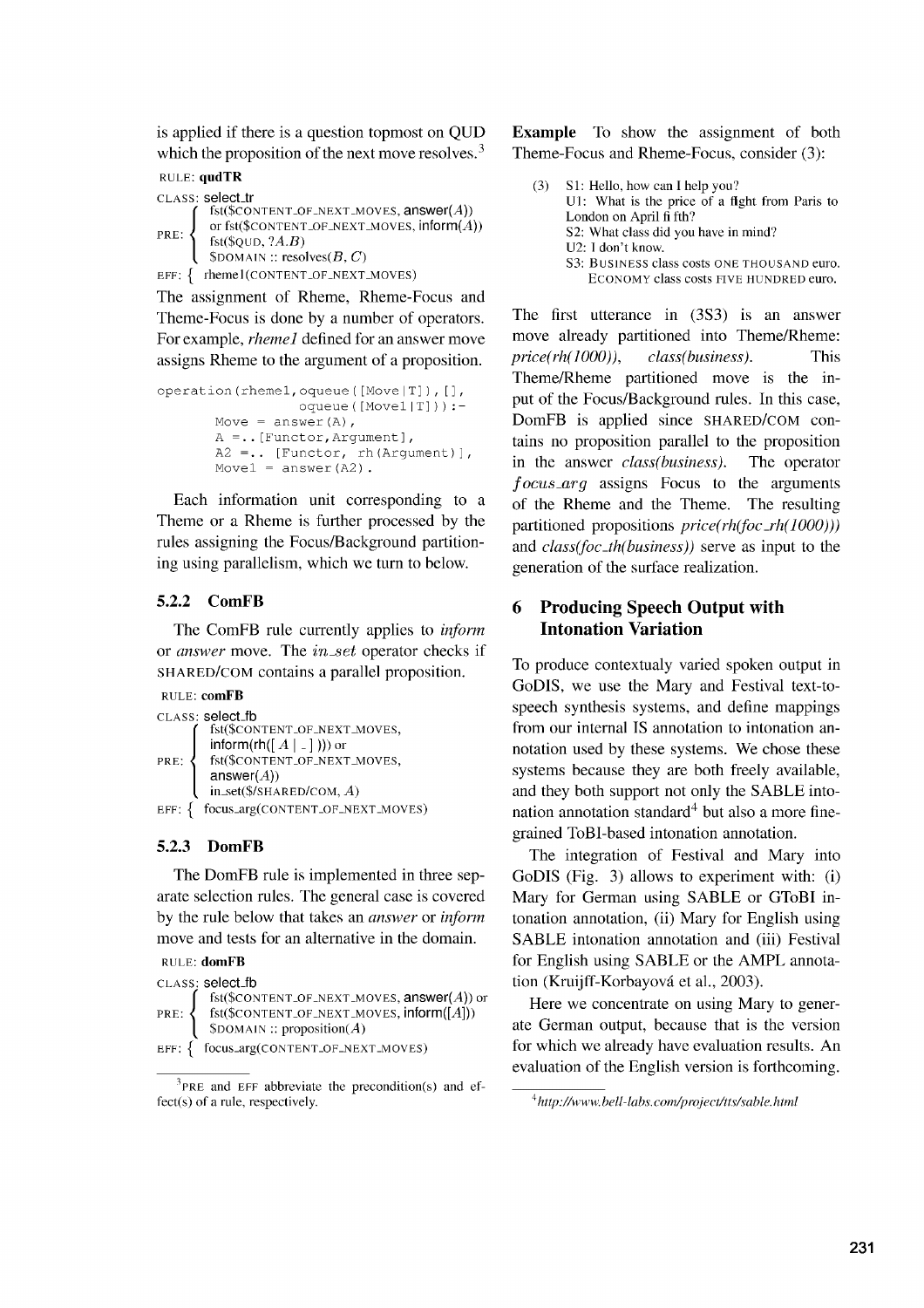Table 1: Experimental mapping of IS-partitioning to intonation annotation for German in Mary

| IS-partitioning                        | <b>GToBI</b>          | <b>SABLE</b>            |
|----------------------------------------|-----------------------|-------------------------|
| Focus within Theme                     | L+H*                  | EMPH, PITCH BASE="+15%" |
| Focus within Rheme                     | $H + L^*$             | EMPH, PITCH BASE="+20%" |
| Unmarked-Theme boundary (before Rheme) | none                  |                         |
| Marked-Theme boundary (before Rheme)   | $H-\%$ (break ind, 3) |                         |
| Rheme boundary (before Theme)          | none                  |                         |

Figure 3: Integration of TTS systems in GoDIS.



Mary is developed at DFKI and the Saarland University.<sup>5</sup> It is designed to be highly modular, focusing on transparency and accessibility of intermediate processing steps, which makes it a suitable research tool. Mary currently handles German and English. It supports SABLE for both. For German Mary also suports the full inventory of tones defined in the German ToBI (Grice et al., to appear), and a set of break indices that distinguish between a potential boundary location (which might be "stepped up" and thus realized by some phonological process later on), an intermediate phrase break and sentence-final and paragraph-final boundaries. To assign default accents, Mary treats clauses as intonation phrases, and phrases as intermediate phrases. Each intermediate phrase carries a pitch accent. The last pitch accent in an intonation phrase is **H+L\*,** all others are **L+H\*.** This default intonation structure corresponds roughly to an IS partitioning with a marked Theme before Rheme (cf. §3.3).

The GoDIS—Mary interface overrides these defaults. It converts the automatically assigned internal IS annotation tags into SABLE/GToBI (cf. the tag mapping in Tab. 1), and stores the result as SABLE- or Mary-XML, respectively.

## **7 Evaluation**

To evaluate the impact of controlling intonation through IS on the acceptability of system turns, we conducted two experiments with the German output of Mary. We tested whether there are differences in acceptability between (i) default output and (ii) the controlled intontation, in general and for various IS patterns. First, we compared contextual appropriateness of output produced with (i) the default intonation and controlled intonation, using either (ii) GToBI or (iii) SABLE intonation markup. Second, we carried out a more detailed comparison of contextual appropriateness for (i) the default intonation and (ii) the controlled intonation using GToBI.

For each experiment, we prepared 3-5 turn dialogues from the travel agency and home-device domains handled in GoDIS.<sup>6</sup> The last turn was the evaluated system utterance. The turns were constructed so that the context supported different IS patterns in the target: Marked or unmarked Theme before or after Rheme. Intonation annotation was assigned as described in §5 and §6.

The dialogues were presented on a web page<sup>7</sup> with the targets highlighted in bold. The subjects were asked to go through the dialogues one by one, read a dialogue, listen to the target audio, and judge the contextual appropriateness of its intonation on a scale from 1 (worst) to 5 (best). In the first experiment, 22 subjects judged 10 utterances in different intonation versions, in the

<sup>&</sup>lt;sup>5</sup> http://mary.dfki.de: (Schröder and Trouvain, 2001)

<sup>&</sup>lt;sup>6</sup>We had to use constructed fragments, because we do not have a corpus of GoDIS sessions.

<sup>7</sup> *http://www.coli. uni-sb.de/cl/projects/siridus/*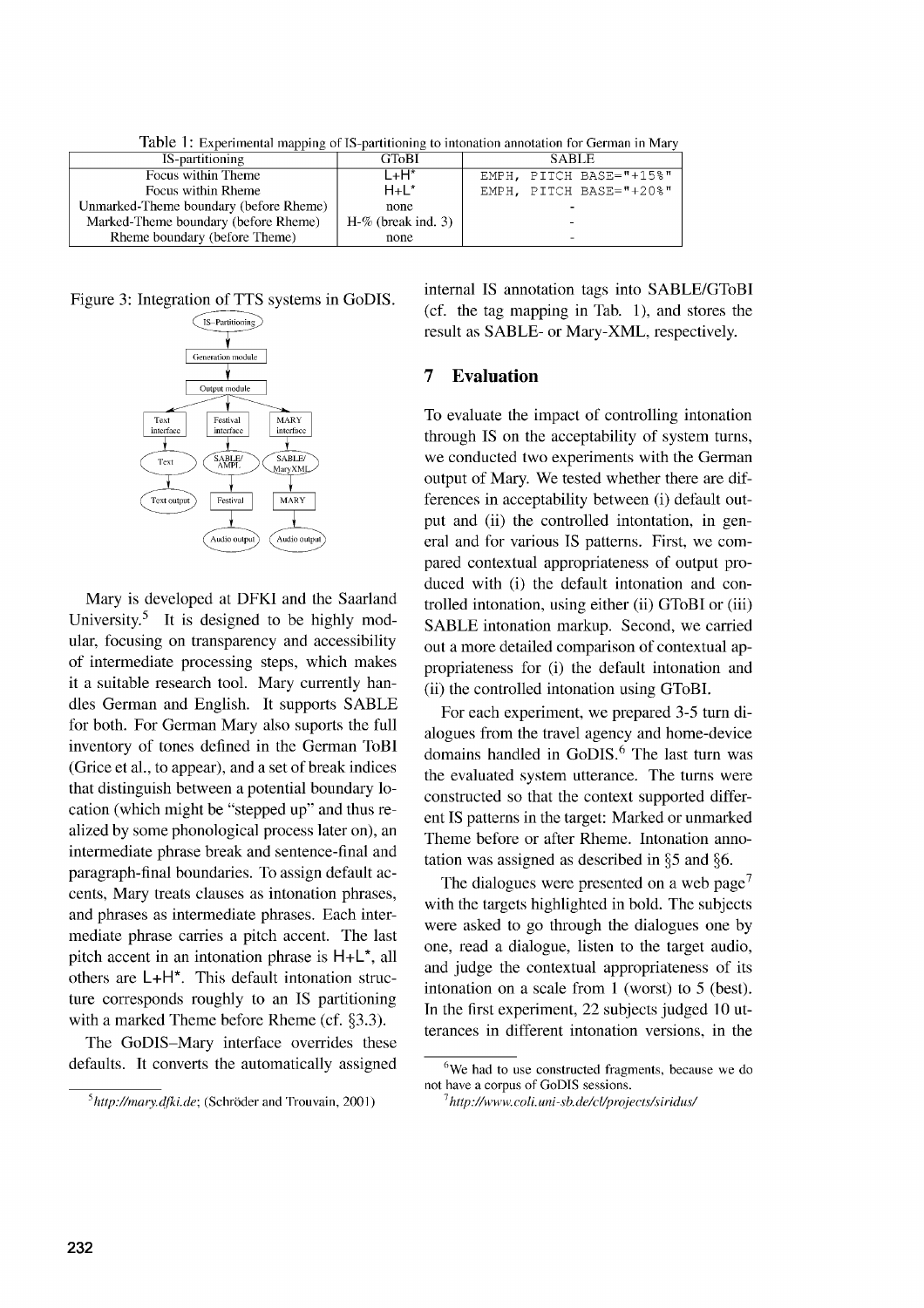second one it was 20 subjects and 16 utterances.<sup>8</sup>

The default was generally judged worse than SABLE output and that was judged worse than GToBI output (Tab. 2, Ex.1). This was also the case for utterances with unmarked Theme, irrespective of Theme-Rheme order (Tab. 3-4, Ex. 1). For marked Theme, SABLE shows a slight improvement over the default (Tab. 5-6, Ex.1). However, this is due to slight differences in pronunciation not due to the intonation annotation. More detailed analysis revealed a few exceptions when SABLE was judged better than GToBI. A possible source is that SABLE annotated input is additionally processed and possibly modified by applying Mary defaults in ways we cannot control. Thus, Mary may sometimes "improve" the SABLE intonation specification (towards default). With GToBT we give specific annotations that prevent the application of Mary defaults, but may sometimes result in less smooth output.

In the second experiment we restricted the comparison to the default and GToBI output, and we varied the IS patterns systematically.

The second experiment confirms the tendency that GToBI outputs get better acceptability judgements than Mary defaults both overall (Tab. 2, Ex. 2) and per IS pattern (Tab. 3-6, Ex.2).

Comparing average absolute judgements can be problematic, if the subjects place their judgements differently on the scale. However, the average differences between individual subjects' judgements of the GToBI and default version of each target were small and confirmed that GToBI output is judged better than the default (Table 7).

After the first experiment, we also realized that the setup we use cannot ensure the subjects actually take the context into account. We considered presenting the dialogues spoken (recorded human-user turns and synthesized system turns), but then the quality and intonation of turns other than the target could influence the judgements.

Instead, we included evaluation of the targets with default intonation in isolation before their

Table 2: Overal judgements

| Exp.1(10 sent.)    | All    | Default | <b>GToBI</b> | <b>SABLE</b> |
|--------------------|--------|---------|--------------|--------------|
| mean/med.          | 3.35/3 | 3.23/3  | 3.62/4       | 3.19/3       |
| stand.dev.         | 1.20   | 1.18    | 1.08         | 1.32         |
| $Exp.2$ (16 sent.) | All    | Default | <b>GToBI</b> | <b>SABLE</b> |
| mean/med.          | 3.59/4 | 3.47/4  | 3.71/4       |              |
| stand.dev.         | 1.11   | 1.18    | 1.03         |              |

Table 3: Unmarked Theme, Theme before Rheme

| Exp.1(3 sent.)    | All    | Default | <b>GToBI</b> | <b>SABLE</b> |
|-------------------|--------|---------|--------------|--------------|
| mean/med.         | 3.10/3 | 3.12/3  | 3.52/3       | 2.65/2       |
| stand.dev.        | 1.32   | 1.42    | 1.09         | 1.36         |
|                   |        |         |              |              |
| $Exp.2$ (4 sent.) | All    | Default | <b>GToBI</b> | <b>SABLE</b> |
| mean/med.         | 3.55/4 | 3.42/4  | 3.67/4       |              |

Table 4: Unmarked Theme, Rheme before Theme

| Exp.1(2 sent.)    | All    | Default | <b>GToBI</b> | <b>SABLE</b> |
|-------------------|--------|---------|--------------|--------------|
| meanmed.          | 3.67/4 | 3.68/4  | 3.70/4       | 3.60/3       |
| stand.dev.        | 1.00   | 1.155   | 1.07         | 1.12         |
|                   |        |         |              |              |
| $Exp.2$ (4 sent.) | All    | Default | <b>GToBI</b> | <b>SABLE</b> |
| mean/med.         | 3.63/4 | 3.56/4  | 3.70/4       |              |

Table 5: Marked Theme, Theme before Rheme

| Exp.1(4 sent.)    | All    | Default | <b>GToBI</b> | <b>SABLE</b> |
|-------------------|--------|---------|--------------|--------------|
| mean/med.         | 3.22/3 | 3.08/3  | 3.43/4       | 3.15/3       |
| stand.dev.        | 1.16   | 1.11    | 1.20         | 1.23         |
|                   |        |         |              |              |
| $Exp.2$ (4 sent.) | All    | Default | <b>GToBI</b> | <b>SARLE</b> |
| mean/med.         | 3.62/4 | 3.54/4  | 3.69/4       |              |

Table 6: Marked Theme, Rheme before Theme

| $Exp.1$ (1 sent.) | All    | Default | <b>GToBI</b> | <b>SABLE</b> |
|-------------------|--------|---------|--------------|--------------|
| mean/med.         | 4.13/4 | 3.25/3  | 4.50/4       | 4.55/5       |
| stand.dev.        | 1.05   | 1.056   | 1.10         | 1.23         |
|                   |        |         |              |              |
| $Exp.2$ (4 sent.) | All    | Default | <b>GToBI</b> | <b>SABLE</b> |
| mean/med.         | 3.47/4 | 3.3/4   | 3.63/4       |              |

Table 7: Default vs. GToBI judgment differences

| Exp.1         | Th before Rh | Rh before Th |
|---------------|--------------|--------------|
| + Theme-Focus | 0.44         | 1.53         |
| - Theme-Focus | 0.32         | 0.04         |
|               |              |              |
| Exp.2         | Th before Rh | Rh before Th |
| + Theme-Focus | 0.29         | 0.28         |

evaluation in context in the second experiment.<sup>9</sup>

 $9$ We did not include the non-default versions in the eval-

<sup>&</sup>lt;sup>8</sup>The subjects were mostly computational linguistics students. Some had previous knowledge of phonetics or experience with speech synthesis.